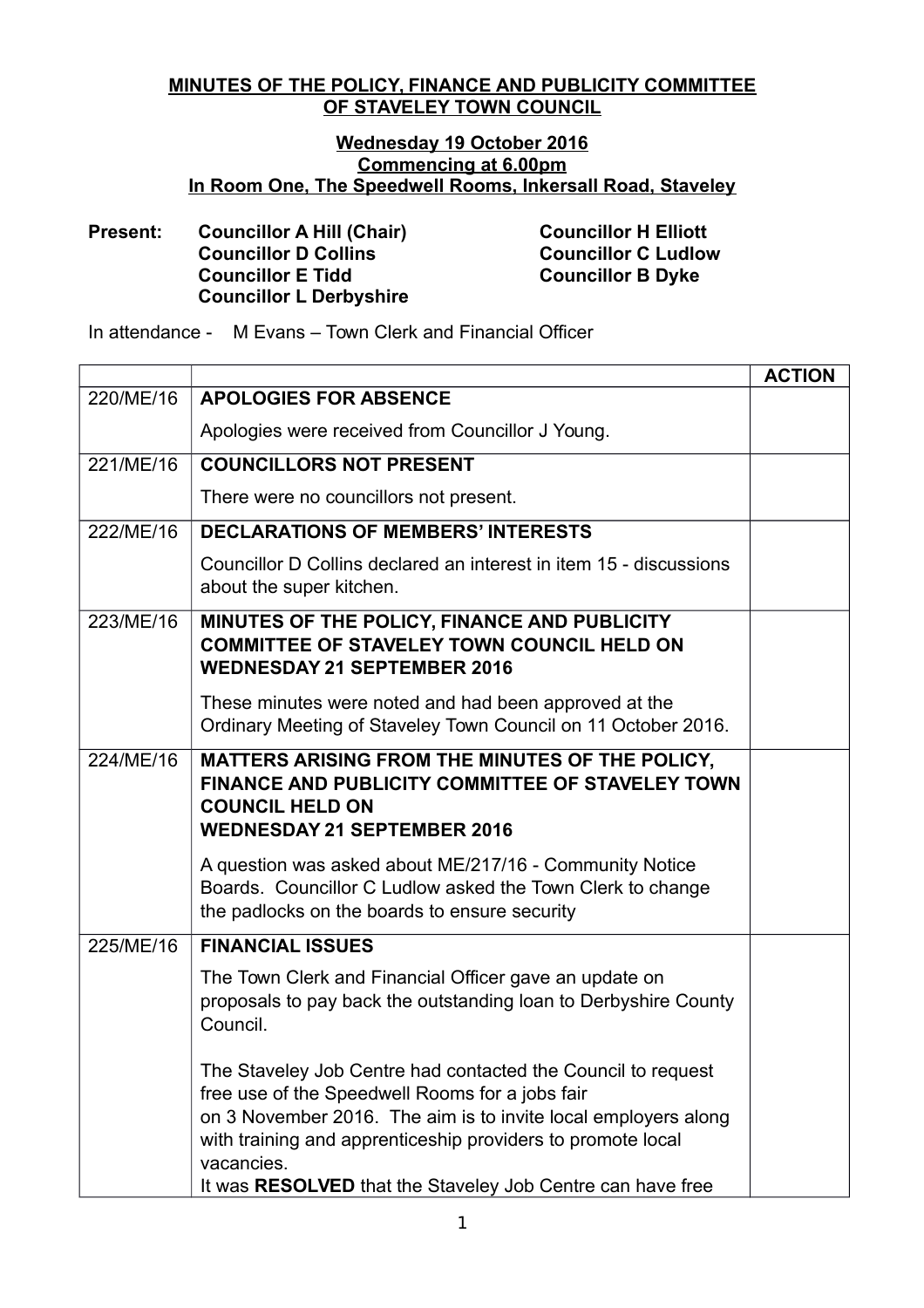|           | use of the Speedwell Rooms for this event.                                                                                                                                                                                                                                                                                                                |  |
|-----------|-----------------------------------------------------------------------------------------------------------------------------------------------------------------------------------------------------------------------------------------------------------------------------------------------------------------------------------------------------------|--|
|           | A request had also been received from 'Growth Activities' for a<br>reduction in the cost of hiring the Speedwell Rooms for a theatre<br>production, targeted at residents of care homes in the region.<br>The Committee requested further information on this issue.                                                                                      |  |
|           | The Chair of Mastin Moor Community Garden had written to<br>request financial assistance with research for funding<br>applications. The Committee advised him to contact LINKS.                                                                                                                                                                           |  |
| 226/ME/16 | <b>HEART OF STAVELEY PROJECT</b>                                                                                                                                                                                                                                                                                                                          |  |
|           | The Town Clerk reported that the tenders to appoint a<br>management organisation are due in on 2 November 2016.                                                                                                                                                                                                                                           |  |
|           | A public open day is being held on 22 October 2016 to showcase<br>the Hall.                                                                                                                                                                                                                                                                               |  |
| 227/ME/16 | <b>HEALTH AND SAFETY</b>                                                                                                                                                                                                                                                                                                                                  |  |
|           | The Town Clerk reported that the annual review of health and<br>safety documentation is underway.                                                                                                                                                                                                                                                         |  |
| 228/ME/16 | <b>APPLICATIONS FOR FINANCIAL ASSISTANCE</b>                                                                                                                                                                                                                                                                                                              |  |
|           | Staveley Miner's Welfare Junior Girls Football Team had enquired<br>about financial assistance from Staveley Town Council. They are<br>to be advised to apply through the Section 137 process.                                                                                                                                                            |  |
| 229/ME/16 | <b>ALLOTMENTS</b>                                                                                                                                                                                                                                                                                                                                         |  |
|           | The Town Clerk gave an update on a meeting that he had<br>attended along with Councillor Derbyshire and A Dunn of<br>Chesterfield Borough Council, relating to Barrow Hill Allotments.<br>Chesterfield Borough Council are to ask their Environmental<br>Health Department to review the chemical test results and then a<br>further meeting will be held |  |
| 230/ME/16 | <b>STAVELEY MARKETS</b>                                                                                                                                                                                                                                                                                                                                   |  |
|           | The Committee were given an update on preparations for the<br>Christmas Market which is to be held on<br>Wednesday 7 December 2016.                                                                                                                                                                                                                       |  |
| 231/ME/16 | <b>PERFORMANCE REPORTS</b>                                                                                                                                                                                                                                                                                                                                |  |
|           | Performance reports for the Speedwell Rooms and the Stables<br>were noted. Income for both is, so far, above target levels<br>for 2016 / 2017.                                                                                                                                                                                                            |  |
| 232/ME/16 | <b>SUPER KITCHEN</b>                                                                                                                                                                                                                                                                                                                                      |  |
|           | A discussion was held about the prospect of running a 'super<br>kitchen' from the Speedwell Rooms. This initiative would provide<br>low cost meals to the residents of Staveley and the surrounding                                                                                                                                                       |  |